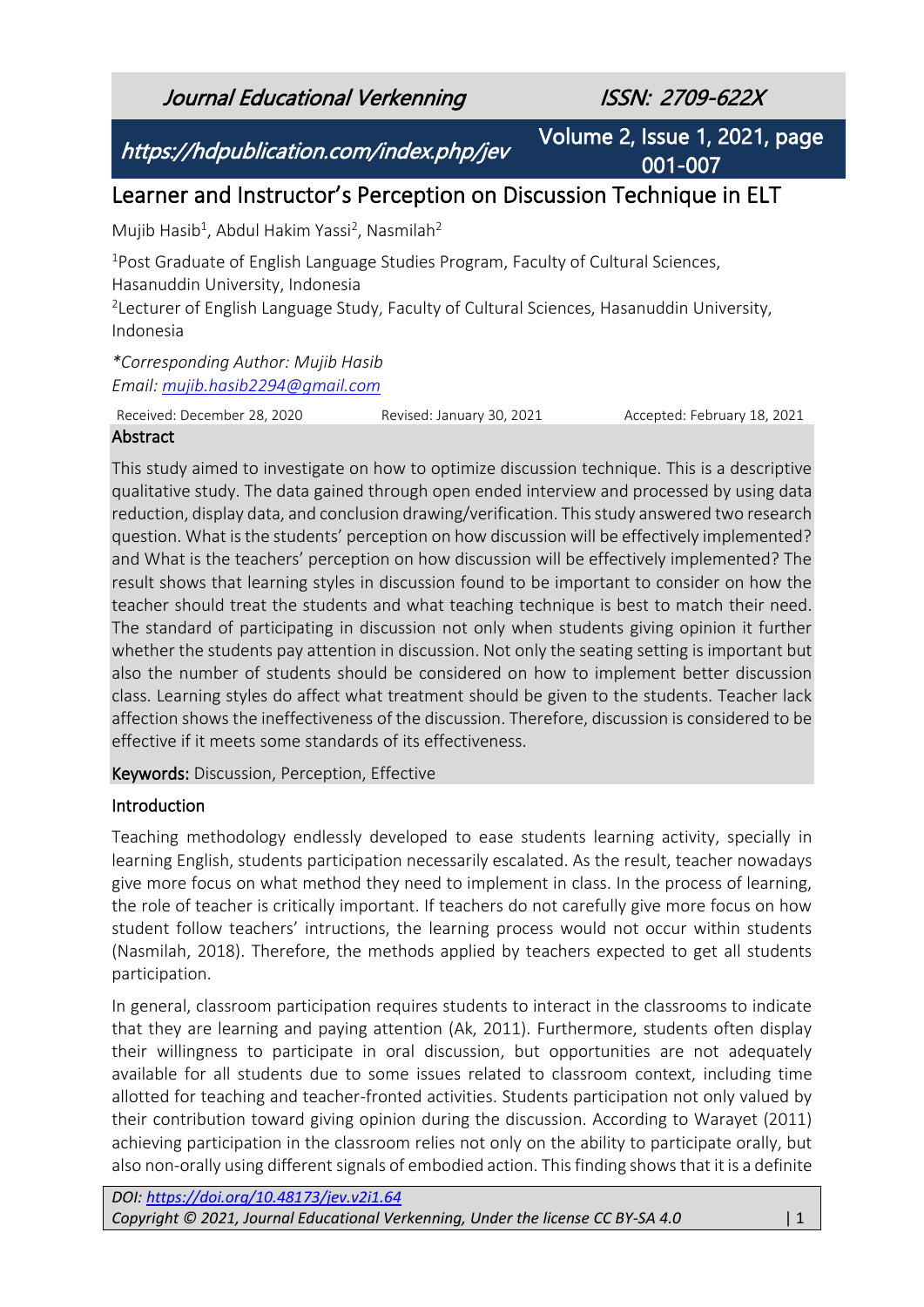matter that teacher need to be capable of assessing students' participation. Furthermore, in order the teacher to effectively obtain an effective teaching, discussion method has currently been implemented. One best teaching methodology to espouse students' interaction is by applying discussion based-class model.

Discussion is an engagement in and a practice of the activities of thought and communication. As a teaching methodology, discussion has two major function as follows, (1) discussion as a method of instruction, where the purpose is to help engage students in a lesson by sparking a reaction, making analogies, bringing alternative ideas to the topic, or making them think a little bit more instead of just regurgitating infor mation, whatever the subject matter of the lesson might be; and (2) discussion competence as the subject matter as the desired outcome of instruction and an end in itself (Larson, 2000). Discussion therefore often becomes the right choice in formulating an effective teaching.

Furthermore, in sending forth an effective teaching and learning process, it is fundementally important to recognize how students learn. When teachers and students understand how they learn and their preferred ways to learn, the probability for learning increases (Hayen, 2006). Students learn in many ways— by seeing and hearing; reflecting and acting; reasoning logically and intuitively; memorizing and visualizing and drawing analogies and building mathematical models; steadily and in fits and starts (R. Felder, L. Silverman). It shows how basically learning happened within students themselves. Moreover, it is also notable to cognize vital reasons why learning style is matter, First of all, people's learning styles will vary because everyone is different from one another naturally. Secondly, it offers the opportunity to teach by using a wide range of methods in an effective way. Sticking to just one model unthinkingly will create a monotonous learning environment, so not everyone will enjoy the lesson. In other words, learning and teaching will be just words and not rooted in reality. Thirdly, we can manage many things in education and communication if we really recognize the groups we are called to (Gilakjani and Branch, 2012).

Students' perception inherently reflects what learning styles the students possess and practice. Taking students' perceptions of teacher effectiveness is very important element of measuring teacher effectiveness. Students are the first stakeholders who have direct knowledge about classroom practices on a regular basis. The importace of knowing what makes students conviniently learn is because it determines either the students participate or not and it surely affects students' learning outcomes. Akram, Naseem, and Ahmad, (2016) describing relationship between students' perceptions of teaching effectiveness and students' achievement will offer teachers recommendations that will be supportive to revising their teaching strategies. Therefore, it is essential to match students' and teacher's perspective in applying teaching method.

## **Methods**

This research uses qualitative research type. Qualitative research is a method of exploring and understanding the meaning that by some individuals or groups of people ascribed to social or humanitarian problems (Creswell, 2010). The type used in this research is descriptive research. Descriptive research is limited to an attempt to express a problem or situation or event as it is so as to reveal facts and provide an objective picture of the true state of the object under study. Objects studied is discussion technique that teacher used as teaching instruction in high school in Pinrang, south sulawesi. Data collection techniques used in this study is Interviews, namely direct interviews to informants students and teachers.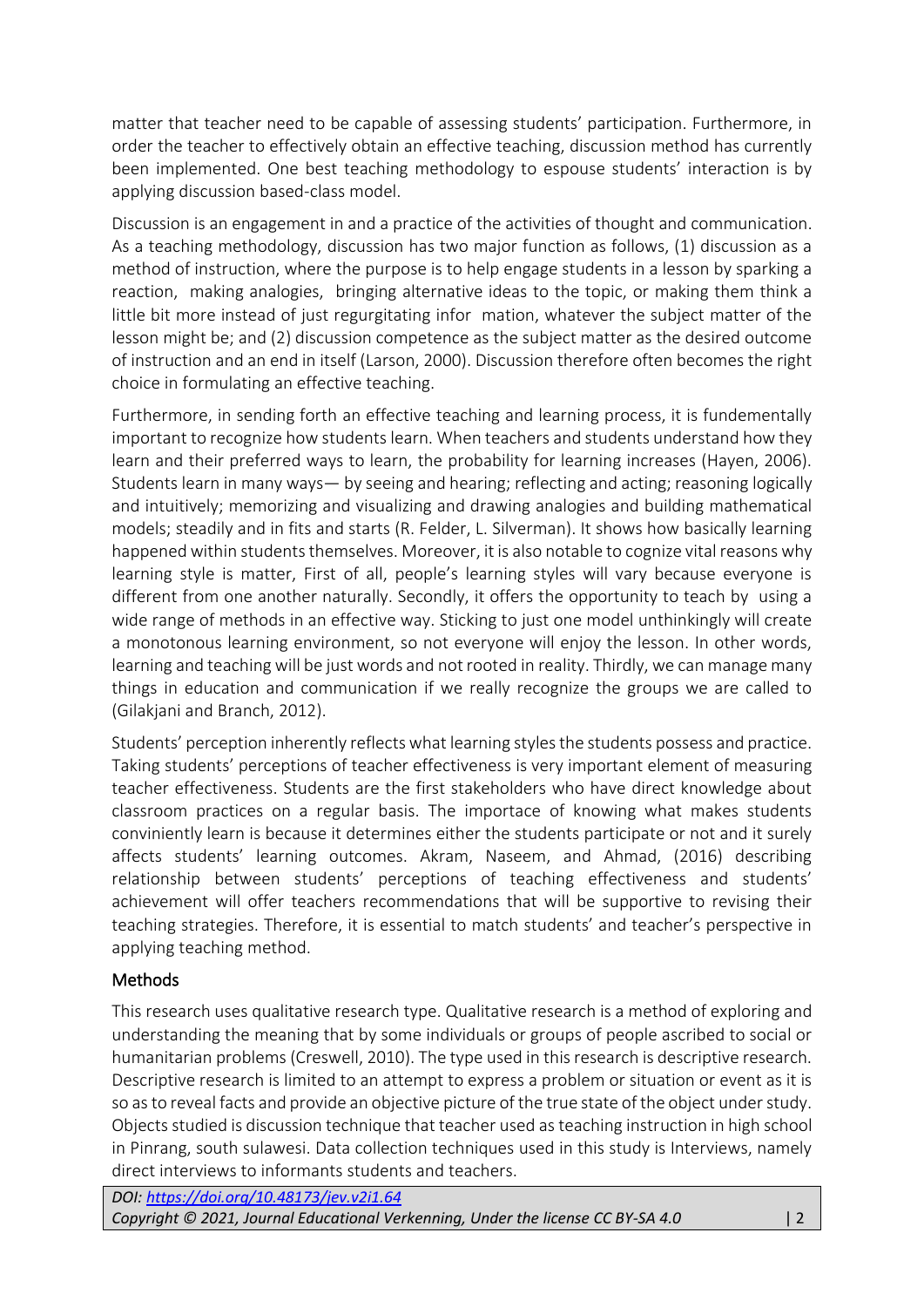Data analysis techniques in this study using Miles and Huberman model that suggests that the activities in qualitative data analysis done interactively and continuously and until completed, so that the data is saturated. Activities in data analysis, namely data reduction, display data, and conclusion drawing/verification.

# Result and Discussion

Major students claimed that having a preparation before the discussion is essentially important. The preparation includes the material that should be prepare before the discussion, teacher specific explanation on what should be learnt about. It was stated that preparing the material would ease students in discussing and possibly indemnify a tough discussion.

*"I think before the discussion we need to prepare the material and teacher need to explain what will be discussed to make the discussion more organized".*

Other students explicitly said that it is important to read and master the material as well as decide the role of each member of the group to help the discussion more efficient and each student will have their own opportunity to speak during the discussion.

*"I think, reading material and master it as well as giving role to each member of presenting group".*

The rest stated that what is more important to prepare before discussion is mentality which support their willingness in giving ideas, opinion, and questions.

*"before discussion, what we need is mentality because if do not have braveness, we will lose in discussion".*

Student justification also stated about the standard of participating in discussion. Most of students stand on the same line, it was stated that to be given credit participating, discussion requires students to have questions and opinion. Students is not considered participating if only remaining in silent.

*"I think, I am participating when active give opinion and ask question"*

*"it is when we are active give opinion"*

The rest stated the opposite, that participating in discussion does not always mean to give question or opinion.

*"I think although students do not speak during discussion still participate because not all students can be confident to give opinion but as long as the pay attention means participating".*

Physical setting like the seating setting in the class have a huge impact on students' behavior which surely influences the discussion and students' participation. The students commonly agree that having a wrong seating setting would affect them as well as the teacher and claim that the appropriate one is the U form.

*"the best seating setting is the U form because the students who are usually active just those who sit in the front line if using regular setting. If U for all can be active because face to face and shy if not offer question or opinion".*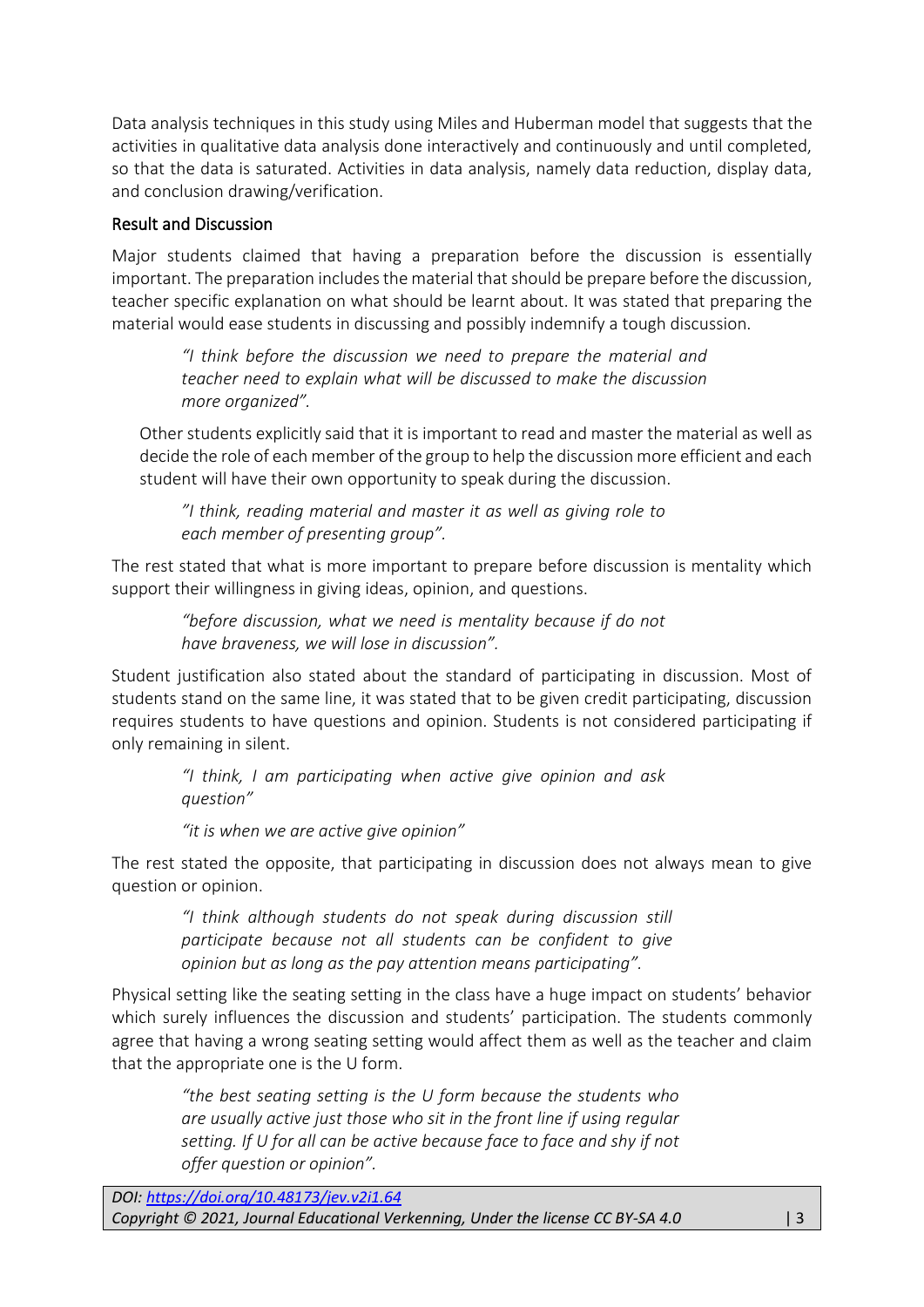*"I believe the seating setting is very important because the teacher can see and judge whether the students involve or not and I think the best one is the U form".* 

The rest added that not only seating setting is impactful in the physical setting but also the number of students in discussion have a discernible influence in discussion. what support the discussion efficient is because all students are easy to organize and control.

*"I believe the number of participant will also determine whether the discussion effective or not".*

Another important aspect that students engaged is whether it is important for the teacher to notice the learning style. The students entirely claimed that it is critical for the teacher to notice because teacher will know how to treat the students and what the students' weakness are.

*"very important, if not, it is useless to study if we do not understand the material being taught because the teaching technique teacher use is not suitable with the students".*

*"I need to be treated well in class, like sometimes it is a bit hard for me to understand the material being discussed, I always need the teacher explanation".*

Students' perception also implies their demand on teacher performance. It was stated that teacher need to facilitate and direct, clarify the misunderstanding or missing ideas or details to the students once having the discussion done, offer question when finding the discussion stuck and notice the students during the process of discussion to judge, value and give treatment.

## Teachers' perception on the effectiveness of discussion technique.

Teacher perception on preparation before the discussion class. It was stated that teacher need to prepare interesting material to be discussed to make the students willingly involve in the discussion, asking the students to read the material before the class and specifically explain what should be discussed about to keep the discussion in track.

> *"I need to inform the students about what will be discussed so that they can prepare and perform better in the discussion. I need to explain the discussion main question because it helps me to find the students in their best performance".*

In the standard of participation, teacher stated that they are participating when giving opinion and answer related questions as well as share their opinion but in some cases, teacher has less time to have all the students speaking because teacher need to take role in the class.

> *"normally I consider them participating if they offer question or provide answers but we are limited by time as well as I need to reexplain the material and make sure there is no missing detail or misunderstanding within the students".*

Seating setting also become teachers' concern because they find it hard to get instruct and get all students attention due to their inability to have a full sight of the students and claim that the best seating setting to have is the U form.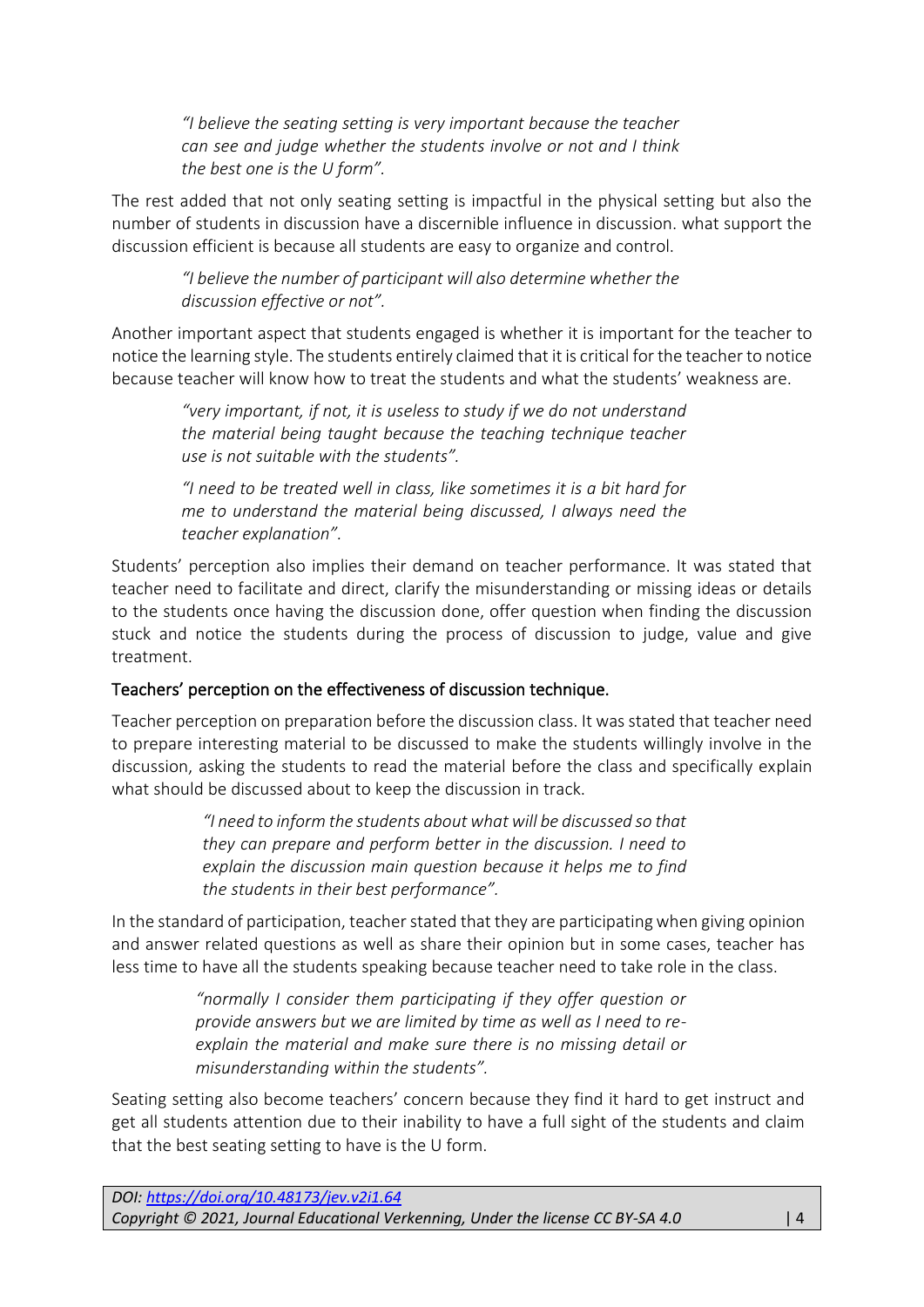*"in class, even the teacher finds it hard to control and get all student attention, it is because seating setting do not enable to have full sight of my students, and the U form is the best one to begin with"*

Teacher continued their belief on students' learning styles. To address an exact treatment because teacher will at least have a standard of their students' ability.

> *"by noticing I will know students' ability, I think knowing students' ability is essential to make me as a teacher put minimum standard of students' achievement as well as letting me make a good discussion class with putting more focus to those who really need it".*

Regarding students' expectation on teacher, teacher perception on how the teacher must perform in discussion class. It was stated that the teacher need to make an outline on the board to make the discussion in track so the students would know what first need to discuss. Offering question once they find the class stuck due to lack of question or explaining the material to open the students' point of view. Notice which students not active and give exact treatment for them by encouraging the students to speak.

> *"I need to have a note on the board relating to discussion in order to keep the discussion in track. Offer question to the presenting group when the discussion stuck. At the end of the discussion I need to clarify some missing points or misunderstanding".*

## Class preparation

Based on the finding, both teacher and students agree that preparation including reading material as well as explanation on what is the specific information should be learnt to support the discussion are necessary to have before discussion. It is in line with what Welty (2000) that the more thinking and reading students do about the assigned material, the better prepared students will be for the discussion about it. Furthermore, based on the finding on students' perception, it is also important to divide role within the member of presenting group so that the student can focus on what part they need to explain. Mentality also need to be noticed because it has a huge effect toward the students' performance in group. Some students are lacking in their mentality, `and this type of students usually hardly involve in discussion. It can be concluded that teacher need a more specific preparation within the students to ensure the discussion effectiveness.

## Standard of participation

Based on the finding, students mostly agree that participating means active to give questions and opinion. And some students claim that as long as pay attention to the discussion means participating. It is in accordance with Warayet (2011) achieving participation in the classroom relies not only on the ability to participate orally, but also non-orally using different signals of embodied action. But what teachers stated that in a context of discussion teacher need time to explain the discussion, the missing detail and clarify misunderstanding during discussion that affects the discussion duration in class which result to some students not having opportunities to speak as well as students stated it is hard to participate because they are not confident enough to speak. Those imply that students still participate even if not giving opinion but as long as they follow and pay attention means they participate.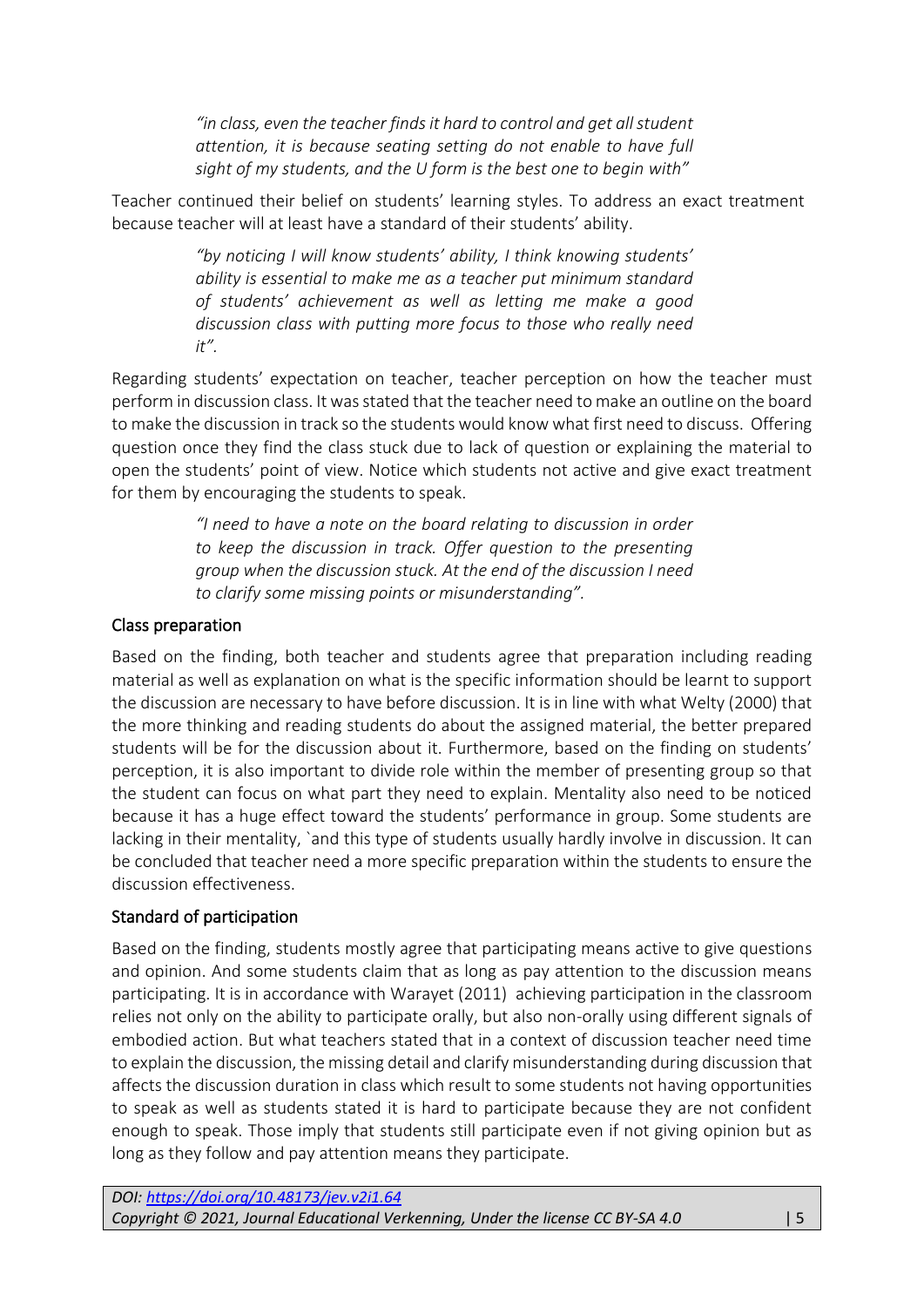## Classroom physical setting

Based on the finding, both teacher and students believe that the seating setting have big affection in discussion and the best one is the U shape. It is in line with Welty (2000) that the U shape is the single most important environmental factor. It allows all the participants to see each other and promote interchange. Students in addition claimed the number of participant in class also affect the duration, students' opportunity to speak, and teacher ability in organizing the class. This finding does not rebut Welty claims but adds more specific information on the physical setting in the discussion.

## Students Personality

The finding shows that both students and teacher believe it is important for the teacher to understand the students' personality including learning style, ability and characteristic in order to help teachers treat the students in their best performance. It is in accordance with (Hayen, 2006) in sending forth an effective teaching and learning process, it is fundementally important to recognize how students learn. When teachers and students understand how they learn and their preferred ways to learn, the probability for learning increases.

## Teacher's performance

The finding shows students' demands on teacher's performance in discussion and in response the teacher has already performed even beyond students' expectation on what teacher should do in discussion. It derives a conclusion that, teacher has less affection on discussion technique. Therefore, discussion is finally found less effective since in class the teacher play an important role and their affection determine how effective to students learning outcome.

## **Conclusion**

Learning styles in discussion found to be important to consider on how the teacher should treat the students and what teaching technique is best to match their need. The standard of participating in discussion not only when students giving opinion it further whether the students pay attention in discussion. Not only the seating setting is important but also the number of students should be considered on how to implement better discussion class. Learning styles do affect what treatment should be given to the students. And finally, teacher lack affection shows the ineffectiveness of the discussion.

## References

Ak, S. W. (2011). Planning And Designing An Online Learning Module.

- Akram, M., Naseem, Q., & Ahmad, I. (2017). Correlating Students' Perceptions Of Teacher Effectiveness And Student Achievement. *The Sindh University Journal of Education-SUJE*, *45*(2).
- Creswell, J. W. (2010). Research design pendekatan kualitatif, kuantitatif, dan mixed. *Yogyakarta: Pustaka Pelajar*.
- Csapo, N., & Hayen, R. (2006). The role of learning styles in the teaching/learning process. *Issues in information systems*, *7*(1), 129-133.
- Felder, R. M., & Silverman, L. K. (1988). Learning and teaching styles in engineering education. *Engineering education*, *78*(7), 674-681.

Gilakjani, A. P. (2012). Visual, auditory, kinaesthetic learning styles and their impacts on English

*DOI: <https://doi.org/10.48173/jev.v2i1.64> Copyright © 2021, Journal Educational Verkenning, Under the license CC BY-SA 4.0* | 6